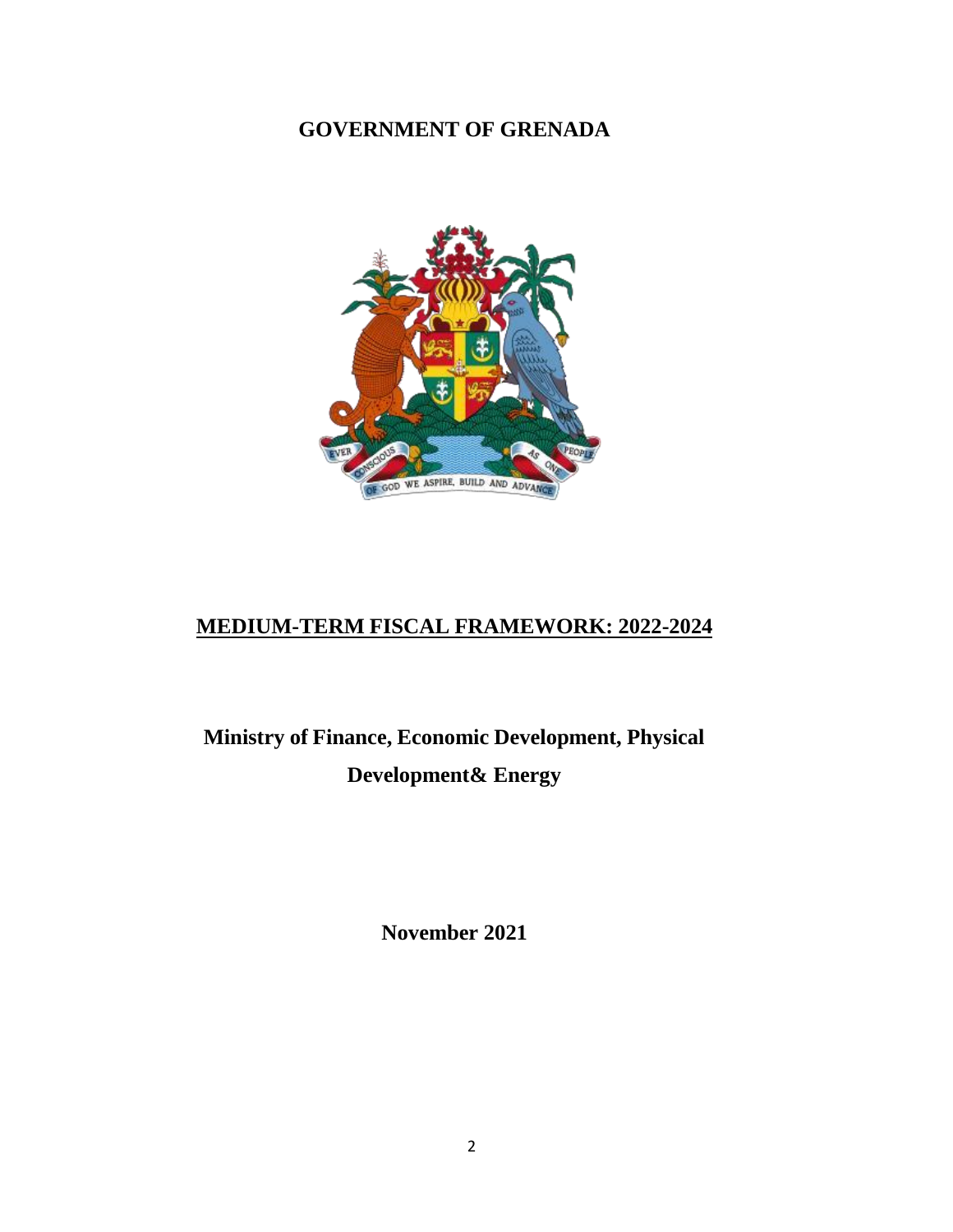# Table of Contents

| 2. |                                                                     |  |  |  |  |  |
|----|---------------------------------------------------------------------|--|--|--|--|--|
|    |                                                                     |  |  |  |  |  |
| 4. |                                                                     |  |  |  |  |  |
| 5. |                                                                     |  |  |  |  |  |
|    | 6. CONSISTENCY OF THE MTFF 2022-2024 WITH THE FISCAL RESPONSIBILITY |  |  |  |  |  |
|    |                                                                     |  |  |  |  |  |
| 8. |                                                                     |  |  |  |  |  |
|    |                                                                     |  |  |  |  |  |
|    |                                                                     |  |  |  |  |  |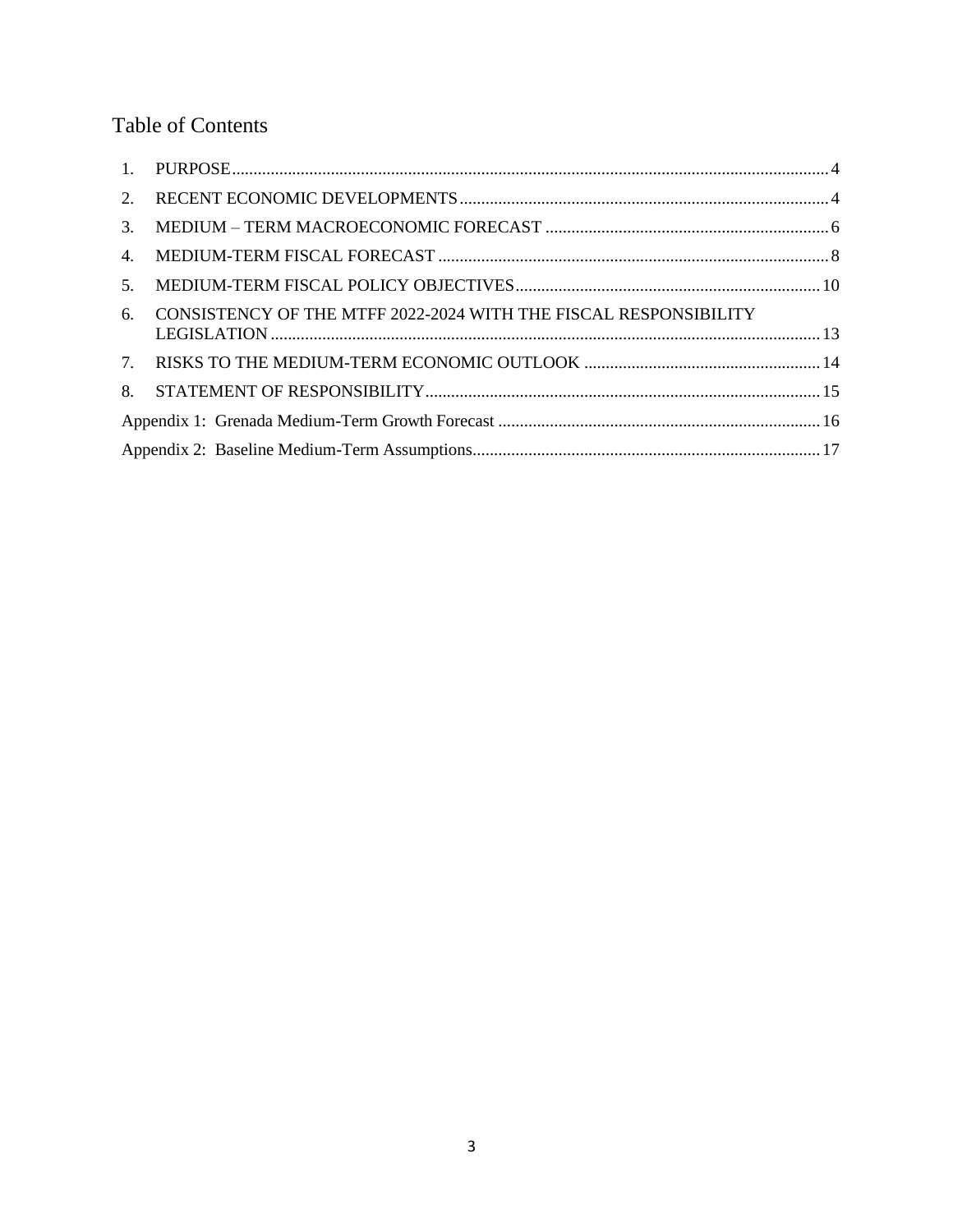#### <span id="page-2-0"></span>1. PURPOSE

The Medium-Term Fiscal Framework is prepared in accordance with Section 12 of the Public Finance Management Act No. 17 of 2015 and Section 8 of the Public Finance Management Regulations SRO No. 33 of 2015.

### <span id="page-2-1"></span>2. RECENT ECONOMIC DEVELOPMENTS

#### **2.1. Real Sector**

The local economy continues to experience the lingering effects of the COVID-19 pandemic, 19 months after the first case was recorded in Grenada. Preliminary estimates for the first half of 2021 point to a recovery relative to the 13.8% contraction recorded in 2020.

Estimated growth for some key sectors in 2021 are as follows:

- (i) The Agriculture and Fishing sectors; 12.5% driven by increased output in cocoa (31.8%), bananas (9.8%), nutmeg (2.1%) and fishing (3.9%).
- (ii) The Construction sector; 22.8% reflective of robust activity in that sector.
- (iii) The Financial Intermediation sector; 3.5% associated with increased financial services of commercial banks and credit unions.
- (iv) The Private Education and Private Health subsectors; 2.0% and 4.4% respectively.
- (v) The Manufacturing and Wholesale and Retail sectors; 9.7% and 4.4% respectively.

Sectors expected to decline in 2021 based on half year data are, Hotels and Restaurants (-2.6%) and Transport and Storage (-5.2%). While the economy is still estimated to recover in 2021 from the massive contraction in 2020, the recovery in 2021 is now projected to be slower than initially estimated. At this juncture, real GDP is forecasted to grow by 4.8% compared to the 6.0%, which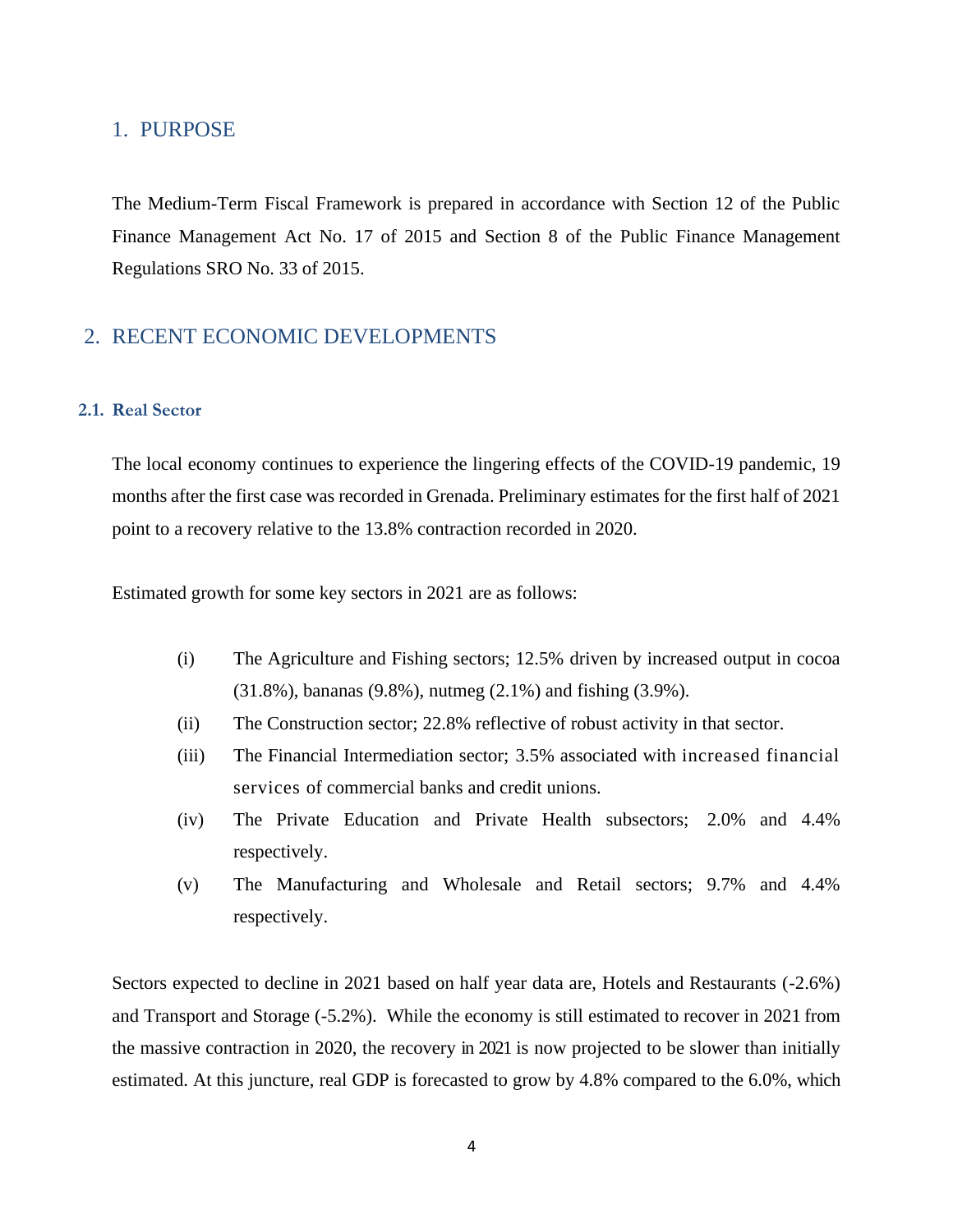was initially projected at the time the 2021 Budget was prepared in November 2020.

#### *Inflation (Consumer Price Index)*

Inflation is expected to strengthen and rise above initial projections as global commodity prices increase. More specifically, inflation is now projected to reach 2.2% as against the 1.6% projected at the time of the 2021 Budget presentation.

#### *Unemployment*

The almost doubling of the unemployment rate from its historic low of 15.1% at the end of 2019 to 28.4% at the end of the second quarter of 2020 has proven to be transient. As at the end of second quarter of 2021, the unemployment rate dropped to 16.6%.

#### **2.2. Fiscal**

The severe disruption in economic activity has significantly undercut Government's revenues,with a short fall of \$96.6 million in 2020 relative to the budgeted amount.

Nonetheless, the fiscal performance has strengthened this year, but the prolonged effects of the COVID- 19 pandemic continue to weigh on the fiscal performance. Tax revenues showed signs of strengthening with collections exceeding this year's nine-month target and the outturn for the same period of last year. Grant receipts continue to lag target.

Total revenue and grants for the three quarters ending September 2021 were ahead of target by \$6.5 million. Government recurrent outlays were \$0.2 million behind the programmed amount and capital expenditure fell short of target by \$57.5 million.

Considering the performance for the three quarters, a primary balance including grants of \$117.1 million (3.9 % of GDP), is anticipated for 2021, which is \$71.7 million above the budgeted amount. Likewise, an overall surplus of \$62.7 million (2.1% of GDP), is expected compared to a budgeted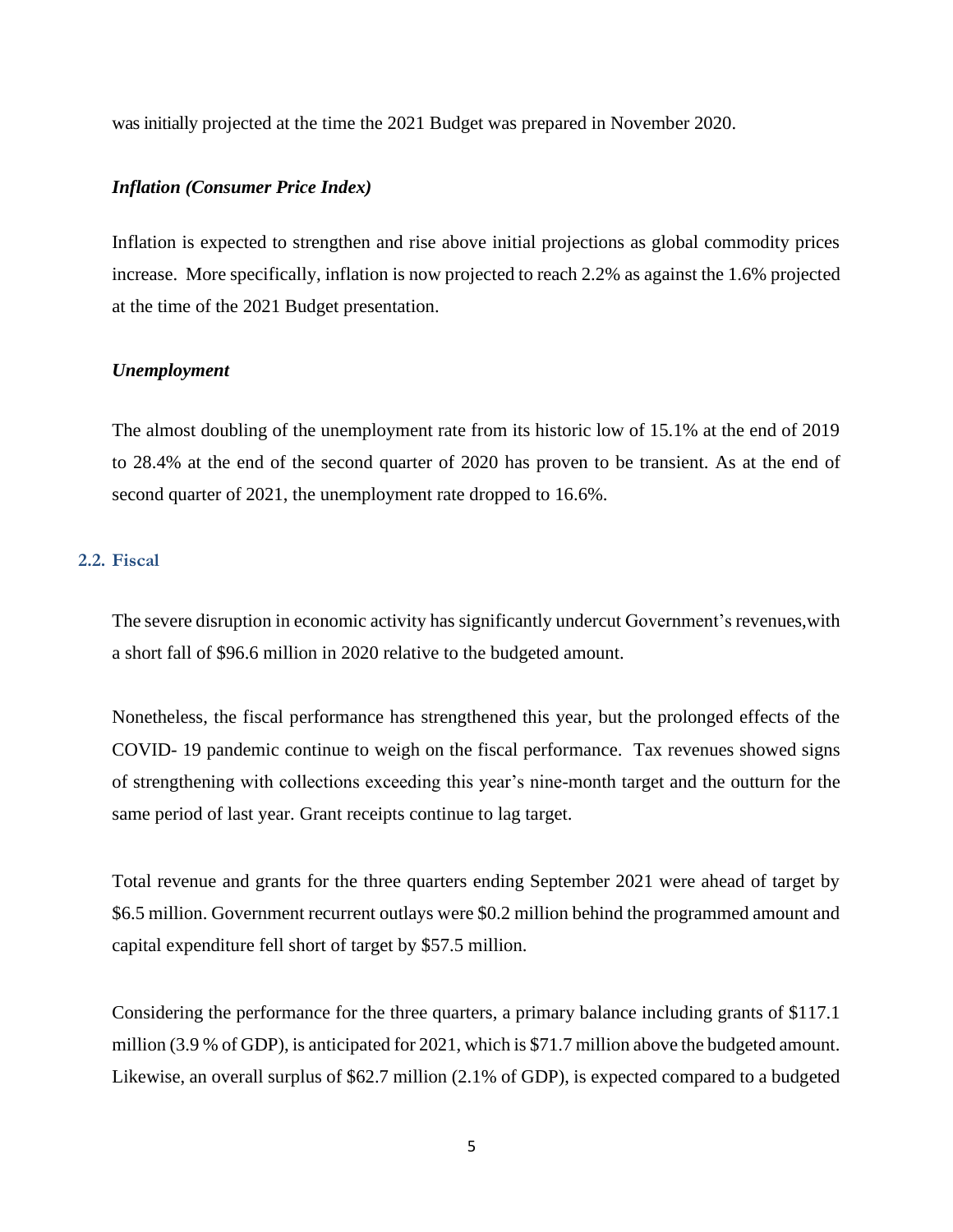deficit of \$18.2 million. Total public debt<sup>1</sup> at the end of September 2021 stood at \$2.1 billion or 70.6% of estimated GDP and included Central Government's external and domestic debt solely. Total debt at the end of 2021 is estimated to decline from the spike in 2020 to around 69.0% of GDP.

### <span id="page-4-0"></span>3. MEDIUM – TERM MACROECONOMIC FORECAST

The outlook for Grenada's economy is expected to remain favourable despite considerable risks, including from the still-unfolding COVID-19 pandemic. Real GDP growth is expected to average 4.3% during the period 2022 – 2024.

The recovery of the Tourism sector will depend to a large extent on the rebound of global travel and economic conditions in major source markets, which have been impacted by the pandemic. Prospects for growth in advanced economies such as the United States (one of Grenada's major source markets) are generally greater than for emerging markets and developing countries due to better vaccination access and additional policy support. It is therefore anticipated that these factors would quicken economic recoveries in Grenada's major source markets and increase global travel, which would benefit economies like Grenada. The uptick in commercial air trafficfrom both regional and international markets, including the United States, should gradually ease the effects of the economic downturn in the Tourism sector primarily, with spill-over effects in other sectors. However, adequate protocols, such as physical distancing, sanitizing, mask wearing and mandating that all visitors be fully vaccinated, are needed to safeguard the health of citizens and visitors alike and reduce the risk of a resurgence of the virus locally.

The return of students to the St. George's University campus in August 2021 boosted demand in the second half of 2021 and spurred increased activity in other sectors, including Manufacturing, Real Estate, and Wholesale &Retail. Though there was a partial disruption due to the spike in COVID-19 cases in September 2021, this trend is expected to continue for the rest of the year and the medium term barring further spikes. Additionally, the outlook for the Construction sector is

<sup>&</sup>lt;sup>1</sup> Total public debt includes both the external and domestic debt of Central Government and Government Guaranteed debt of State-Owned enterprises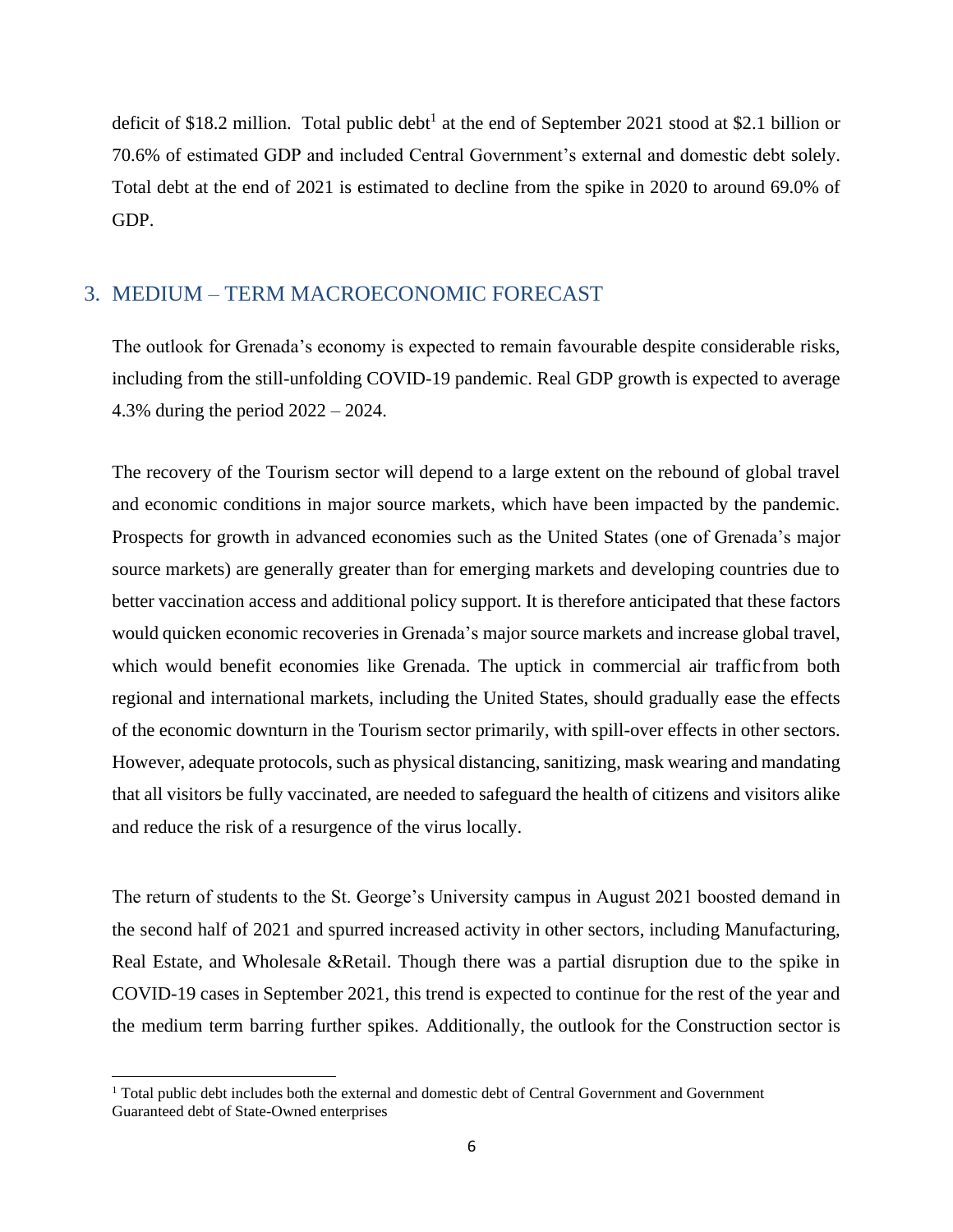positive over the medium term with several public and private sector projects ongoing and in the pipeline. Major hotel projects, including the Six Senses Resort continue, as well as several private housing and commercial-building projects across the Tri-Island state. Moreover, significant investment in agriculture feeder roads, road and bridge repairs, and schools' upgrades across the Tri-Island, and other projects to improve infrastructure and boost climate resilience are ongoing. This should provide much-needed employment and further increase aggregate demand.

Appendix 1 provides detailed medium-term growth forecasts by economic sectors.

Consistent with the global outlook, inflation is likely to pick up further in the medium term. The domestic inflation rate is projected to average 2.2% over the period 2022-2024.



*Figure 1: Inflation (measured by CPI) - 2014-2022\**

Over the medium term, further employment gains are expected. However, while the unemployment rate is expected to fall below its current level of 16.6% achieved at the end of the second quarter of 2021, it is expected that the unemployment rate will remain above the historic low of 15.1% achieved at the end of 2019.

Source: Ministry of Finance, CSO \*Projected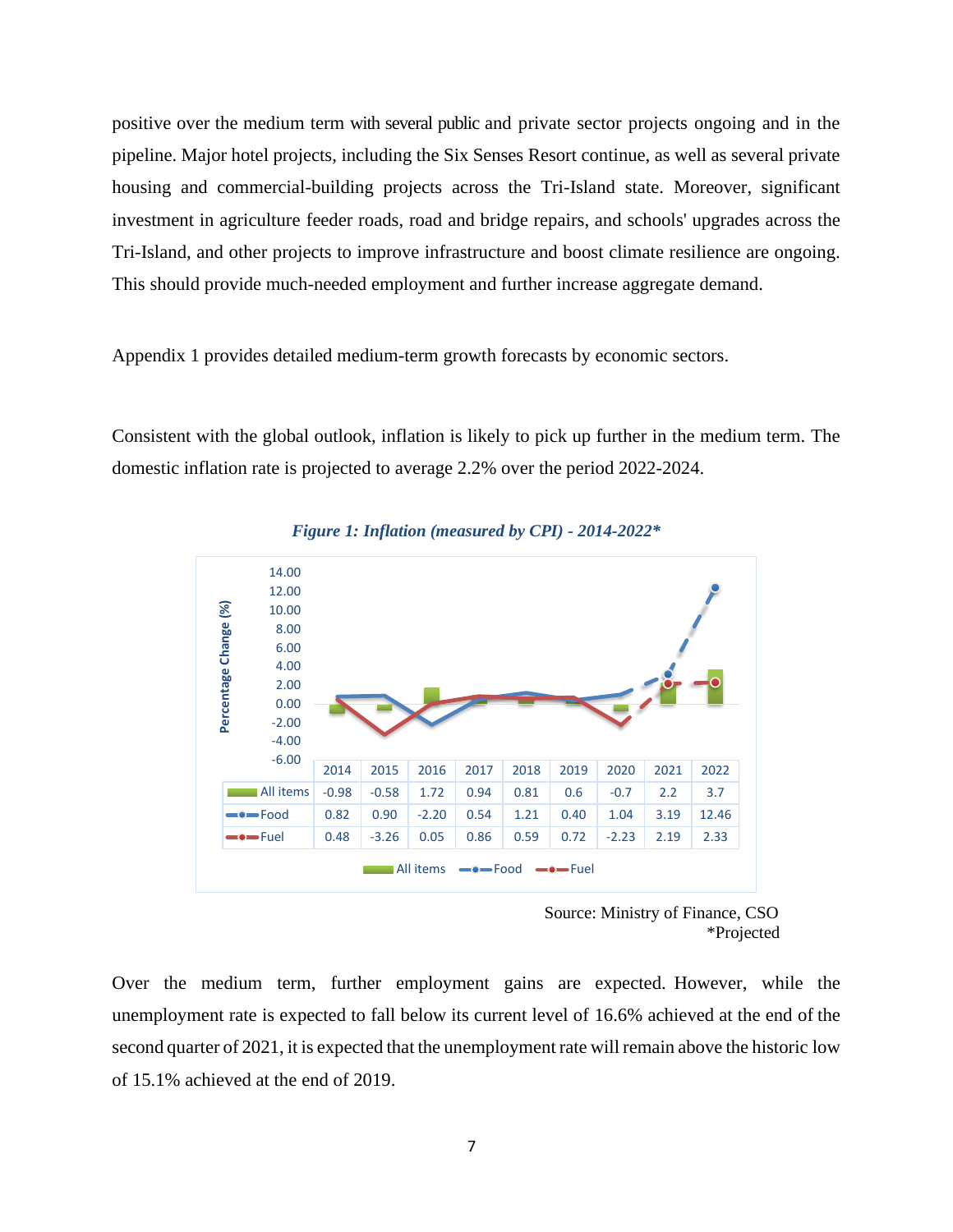### <span id="page-6-0"></span>4. MEDIUM-TERM FISCAL FORECAST

The fiscal situation is expected to gradually improve over the medium term.

Government's fiscal surpluses are forecasted to expand over the medium term, with the Overall and Primary Surpluses (including Grants) improving to 5.3 and 6.9% of GDP respectively in 2024 from deficits of -3.1 and -1.1% of GDP correspondingly in 2022.

Table 1 presents the Medium-Term Fiscal Framework (MTFF) for the period 2022-2024.The MTFF 2022-2024 has been prepared in the context of unprecedented uncertainty in the macroeconomic outlook and hence, the fiscal framework are baseline projections, which will be updated once the path of the pandemic and the macroeconomic outlook become clearer. The assumptions underlying the MTFF projections are in Appendix 2.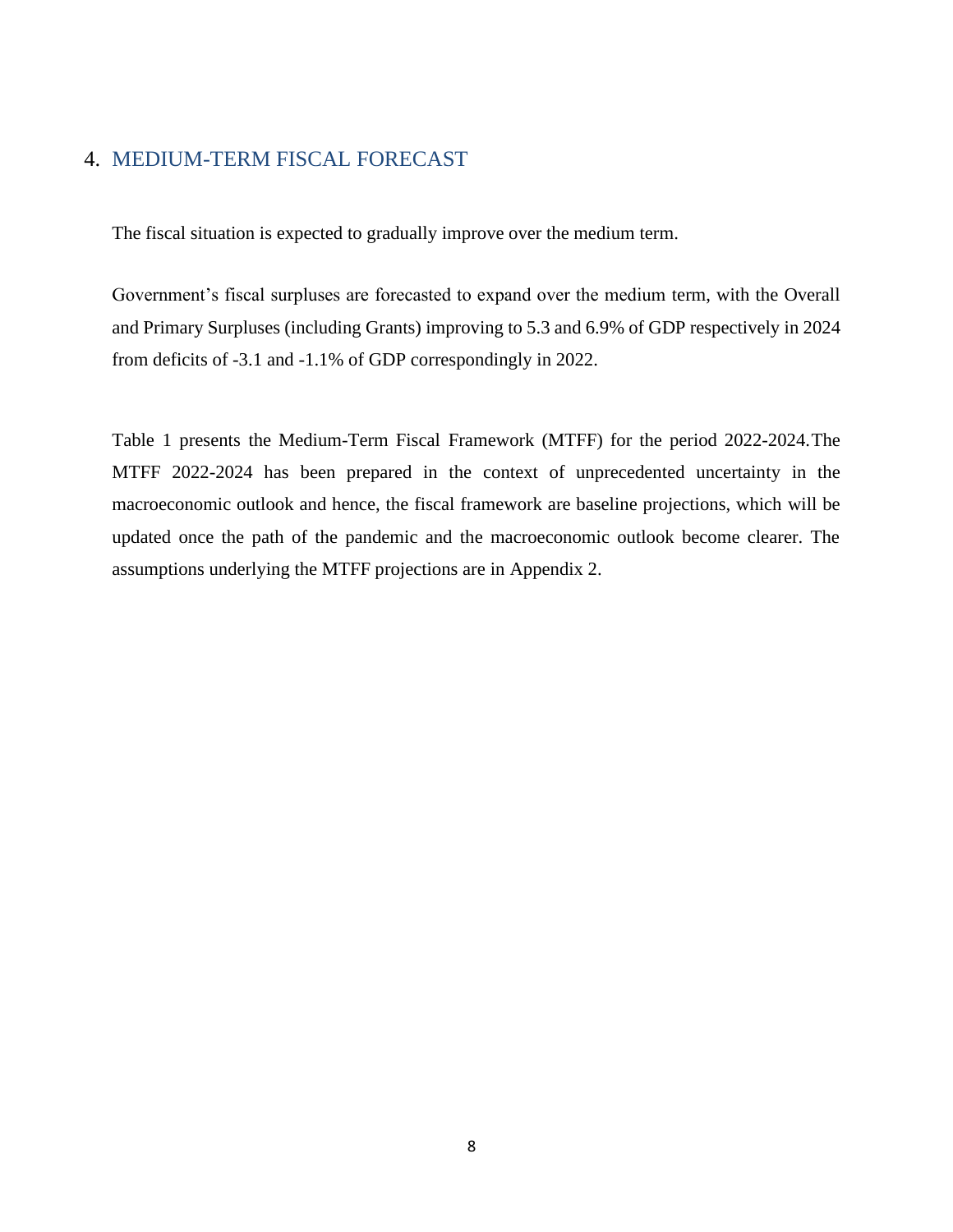| In millions of Eastern Caribbean Dollars, unless stated otherwise |           |         |           |         |           |         |
|-------------------------------------------------------------------|-----------|---------|-----------|---------|-----------|---------|
|                                                                   | 2022      |         | 2023      |         | 2024      |         |
|                                                                   | Projected | $%$ GDP | Projected | $%$ GDP | Projected | $%$ GDP |
| <b>Total Revenue &amp; Grants</b>                                 | 897.6     | 28.2%   | 946.3     | 28.0%   | 963.7     | 27.1%   |
| <b>Total Revenue</b>                                              | 722.2     | 22.7%   | 767.8     | 22.7%   | 812.2     | 22.9%   |
| Tax Revenue                                                       | 630.9     | 19.8%   | 670.8     | 19.8%   | 710.4     | 20.0%   |
| Non - Tax Revenue                                                 | 91.3      | 2.9%    | 96.9      | 2.9%    | 101.8     | 2.9%    |
| Grants                                                            | 175.4     | 5.5%    | 178.6     | 5.3%    | 151.5     | 4.3%    |
|                                                                   |           |         |           |         |           |         |
| <b>Total Expenditure</b>                                          | 995.5     | 31.3%   | 890.1     | 26.3%   | 775.7     | 21.8%   |
| <b>Primary Expenditure</b>                                        | 931.8     | 29.3%   | 827.9     | 24.5%   | 718.8     | 20.2%   |
| <b>Current Expenditure</b>                                        | 661.7     | 20.8%   | 659.1     | 19.5%   | 573.8     | 16.2%   |
| Employee compensation                                             | 290.5     | 9.1%    | 293.5     | 8.7%    | 294.9     | 8.3%    |
| wages, salaries & allowances                                      | 276.5     | 8.7%    | 278.9     | 8.3%    | 279.8     | 7.9%    |
| Social Contribution to employees                                  | 14.0      | 0.4%    | 14.5      | 0.4%    | 15.1      | 0.4%    |
| Goods and Services                                                | 132.6     | 4.2%    | 134.9     | 4.0%    | 119.8     | 3.4%    |
| <b>Interest Payments</b>                                          | 63.7      | 2.0%    | 62.2      | 1.8%    | 56.8      | 1.6%    |
| Transfers                                                         | 174.9     | $5.5\%$ | 168.6     | $5.0\%$ | 102.2     | 2.9%    |
| <b>Capital Expenditure</b>                                        | 333.8     | 10.5%   | 231.0     | 6.8%    | 201.8     | 5.7%    |
| o/w: Grant financed                                               | 175.4     | 5.5%    | 178.6     | 5.3%    | 151.5     | 4.3%    |
| Overall balance                                                   | (97.9)    | $-3.1%$ | 56.3      | 1.7%    | 188.0     | 5.3%    |
| Primary balance (excluding grants)                                | (209.6)   | $-6.6%$ | (60.1)    | $-1.8%$ | 93.4      | 2.6%    |
| Primary balance (including grants)                                | (34.2)    | $-1.1%$ | 118.5     | 3.5%    | 244.9     | 6.9%    |
| Memo Item                                                         |           |         |           |         |           |         |
| <b>GDP</b> (Nominal market Prices)                                |           | 3,185.7 |           | 3,380.6 |           | 3,551.7 |
| Real GDP growth (%)                                               |           | 4.5%    |           | 4.4%    |           | 4.0%    |

### *Table 1: Medium -Term Fiscal Framework 2022-2024*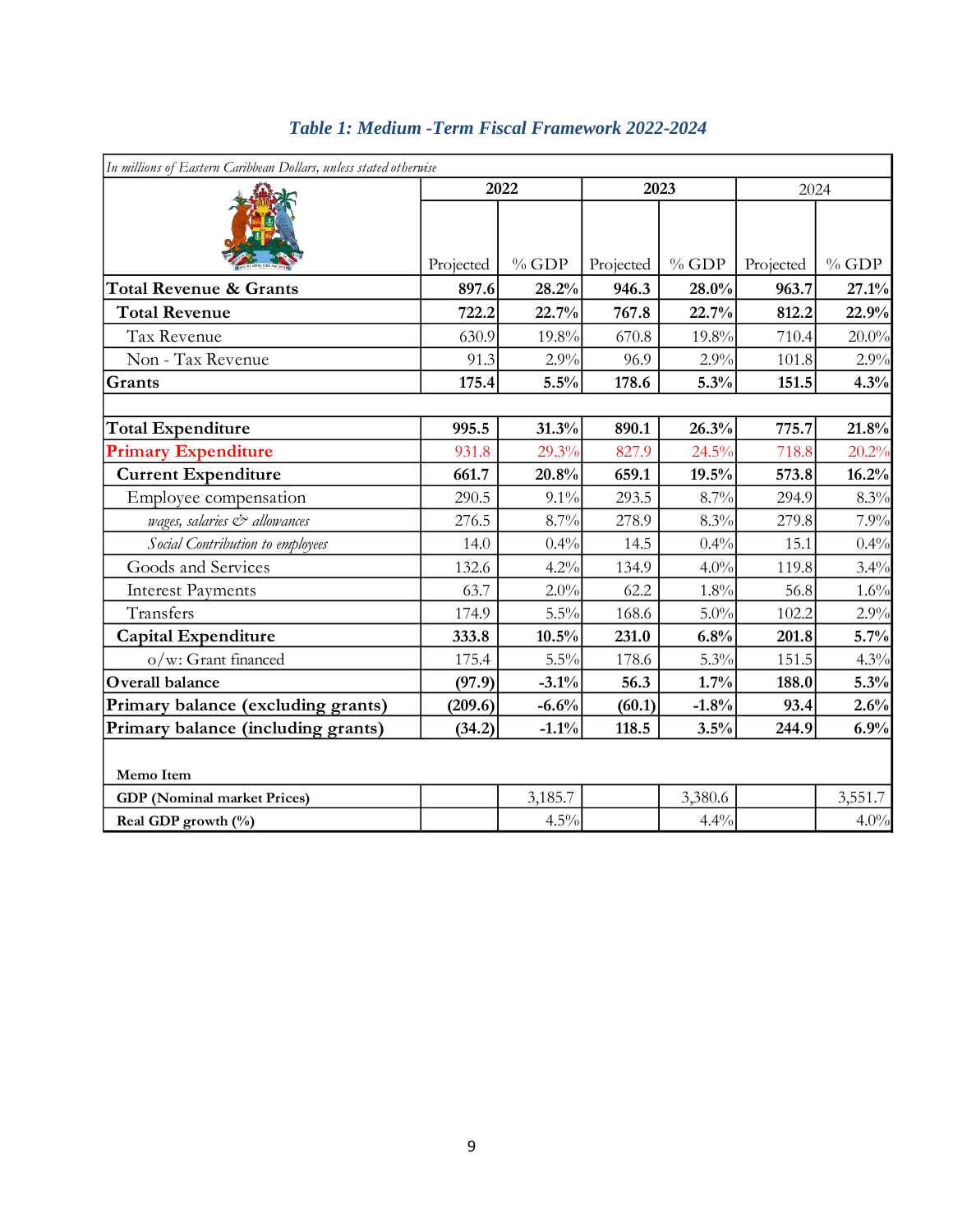### <span id="page-8-0"></span>5. MEDIUM-TERM FISCAL POLICY OBJECTIVES

Grenada remains firmly committed to maintaining strong fiscal discipline to support debt reduction, macroeconomic stability, and inclusive growth. That said, it is crucially important to avoid prematurely withdrawing policy support from the economy given the continued negative impact of the COVID-19 pandemic on the economy.

In this context, the MTFF 2022 – 2024 does not forecast a return to the rules and targets under the Fiscal Responsibility Law (FRL) until 2023. This will allow Government to adequately respond to ongoing challenges posed by the pandemic, vis-`a-vis sustaining social programmes and incentivising growth.

Accordingly, the MTFF 2022-2024 is formulated to support Government's strategic agenda in the context of "living with COVID-19" that is focused on recovery, resilience and transformation, which is elaborated in the Medium-term Action Plan (MTAP) 2022-2024. The MTAP is the operational vehicle through which Grenada's National Sustainable Development Plan 2020-2035 is being implemented. The MTAP 2022-2024 was approved by Cabinet in November 2021.

The MTFF 2022-2024 builds on the previous MTFF that covered the 2021-2023 and has incorporated recent macroeconomic developments (particularly, but not exclusively the impact of COVID-19), and new policies.

To support the Government's strategic agenda, the MTFF 2022-2024 sets out the following medium-term fiscal priorities.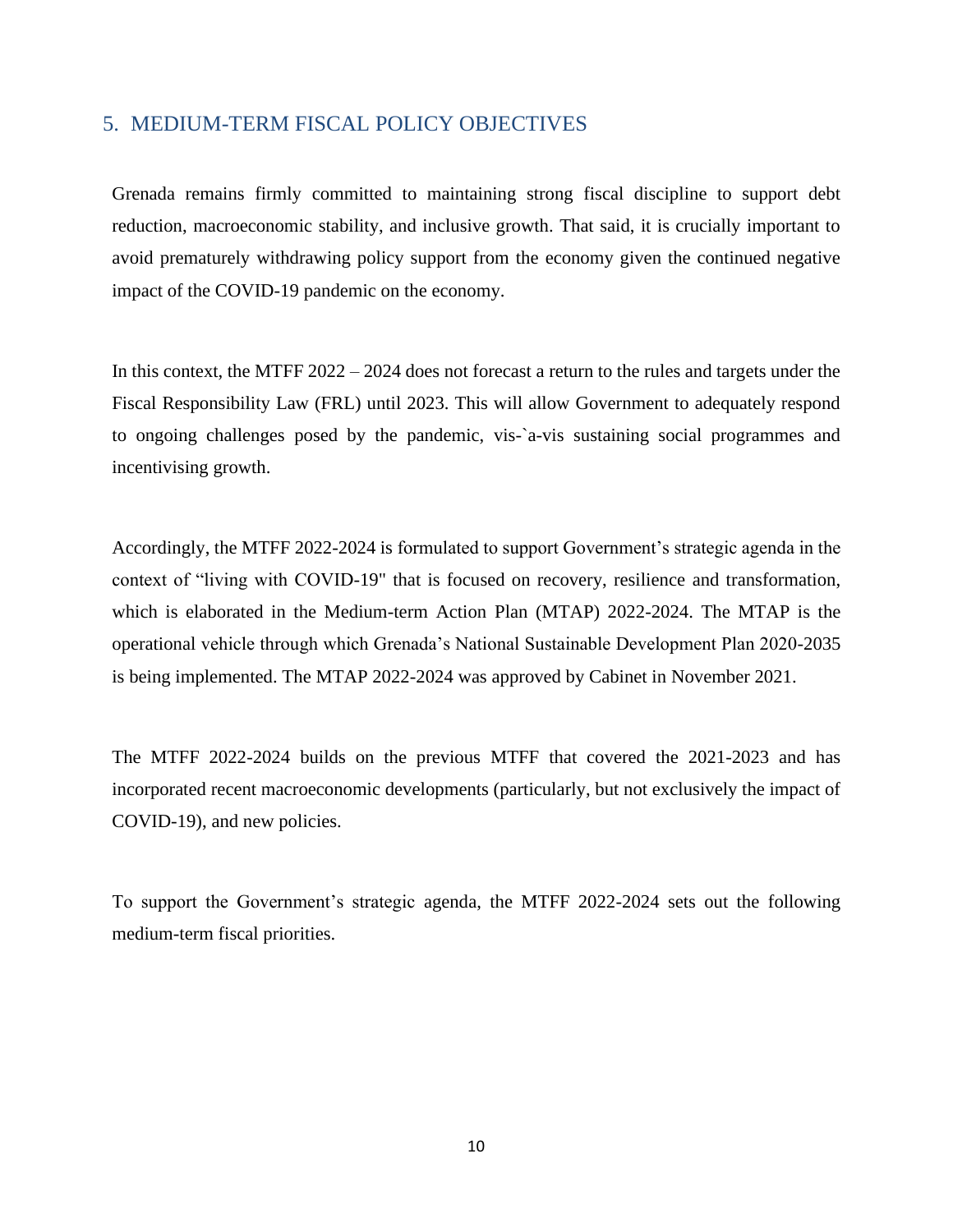#### **5.1. Government's Expenditure Priorities:**

In the context of the COVID-19 pandemic, Government's expenditure will be strategically prioritised for improved effectiveness, value-for-money, accountability, and impact. Specifically, there will be increased expenditure on health and education to improve service delivery. There will also be higher spending to support economic recovery, inclusive growth, and job preservation and/or creation. Expenditure will be better targeted to support the most vulnerable, particularly those who are disproportionally affected by the adverse effects of COVID-19. Priority spending will also be focused on building resilience to climate change and promoting economic transformation in all productive sectors. In thisregard, greater attention will be given to improving the performance of the Public Sector Investment Programme by addressing implementation bottlenecks and building project management capacities.

More emphasis will be placed on strengthening expenditure management systems to better align public expenditure with desired outcomes to ultimately support Government's strategic development agenda. In this regard, Government will take steps to address weaknesses in expenditure controls along the Expenditure Cycle (especially at the Commitment/Requisition and Purchase Order stages) that have been identified by the Cabinet-approved Public Expenditure Review Committee. An Action Plan has already been developed to strengthen expenditure controls at each stage of the Expenditure Cycle.

Additionally, Government will take steps to substantially improve public procurement through measures geared at institutional and systems strengthening that have been recommended by the Public Expenditure Review and the Country Fiduciary Review that were completed in September 2020 and August 2021 respectively.

Furthermore, greater emphasis will be placed on staff training (particularly, but not exclusively of Finance Officers) to build capacity in accounting and public financial management more broadly. Lastly, but not least, Government will continue to monitor the operations of State-owned Enterprises and Statutory Bodies with the strategic intention of managing fiscal risks.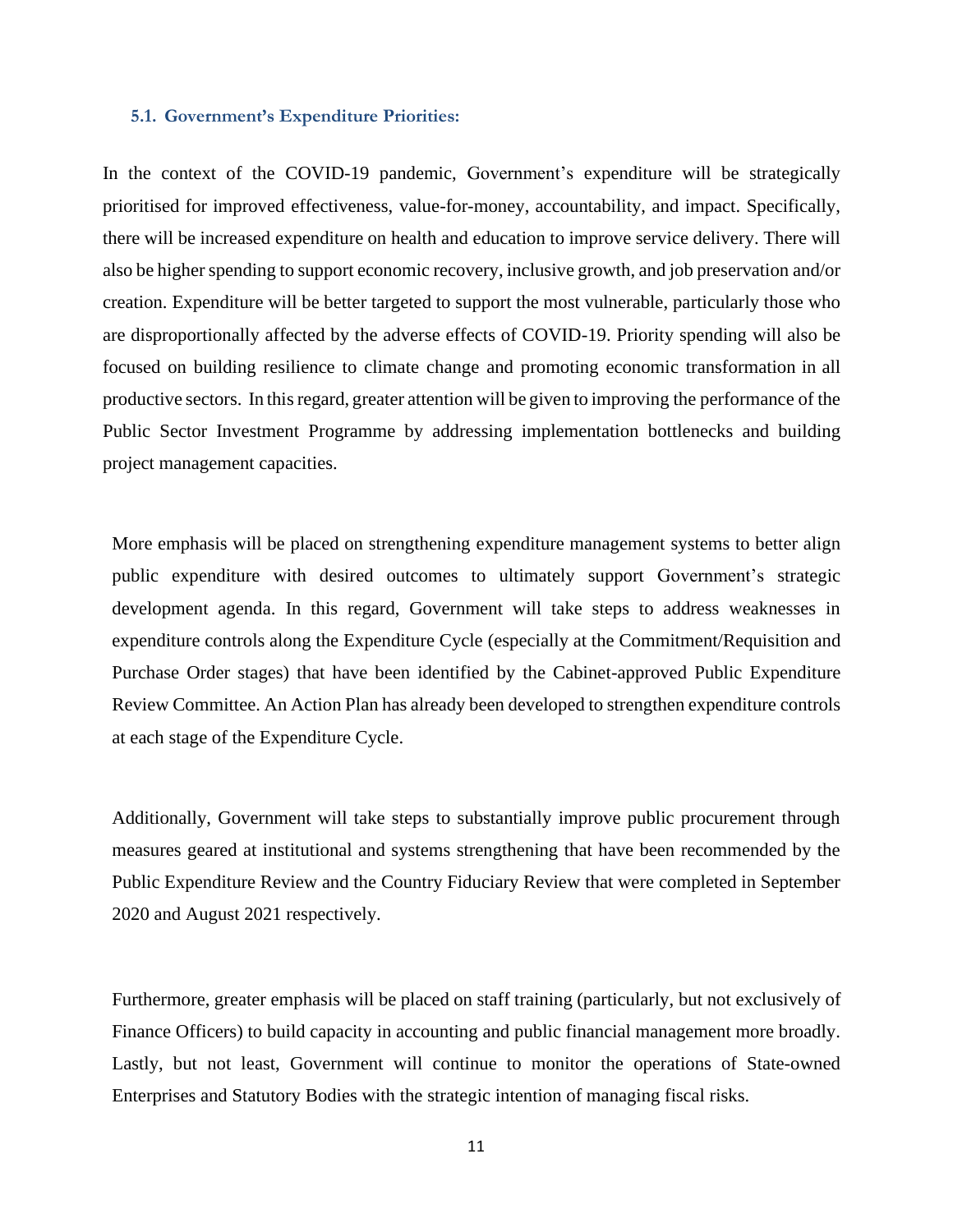Accordingly, recurrent expenditure is projected to reduce from 20.8% of GDP in 2022 to 16.2% of GDP in 2024. Capital expenditure as a percent of GDP is projected to average 7.7% in the period 2022-2024, assuming that implementation capacity support would be strengthened so that the projects in the pipeline can be effectively implemented, especially projects that are focused on building resilience. The main sources of financing for capital expenditure are capital grants from the National Transformation Fund (NTF) and those secured from external developmentpartners specifically to support Government's resilience-building agenda.

#### **5.2. Government's Revenue Priorities:**

The revenue strategy will continue to focus on improving tax collection, addressing revenue leakages, strengthening enforcement and compliance measures, and enhancing revenue administration by placing greater emphasis on technology. Specifically, the containment of noncompliance growth and assistance to taxpayers in coping with the prolonged effects of the pandemic are two objectives proposed to enhance tax compliance. Additionally, compliance will be strengthened through greater focus on service delivery, education outreach and enforcement measures where necessary. Consequently, recurrent revenue is projected to average \$767.4 million (22.7% GDP) over the period 2022-2024.

#### **5.3. Government's Debt Management Strategy:**

The Medium-term Debt Management Strategy for the period 2022-2024 focuses on: (i) managing public debt in a manner that is consistent with ensuring that the Budget is adequately funded at the lowest cost and within a manageable risk framework; (ii) promoting debt sustainability; and (iii) ensuring that public debtmanagement operations support the establishment of a well-developed domestic debt market in the medium-to-long term. The strategy remains broadly unchanged from the 2021-2023 strategy. As such it targets concessional external financing and seeks to extend the maturity profile of the domestic debt portfolio and to maintain an active presence on the Regional Governments Securities Market (RGSM). Public debt (defined as Central Government debt plus Government guaranteed debt) is projected to decline from 67.0% of GDP in 2022 to 63.5% by 2024.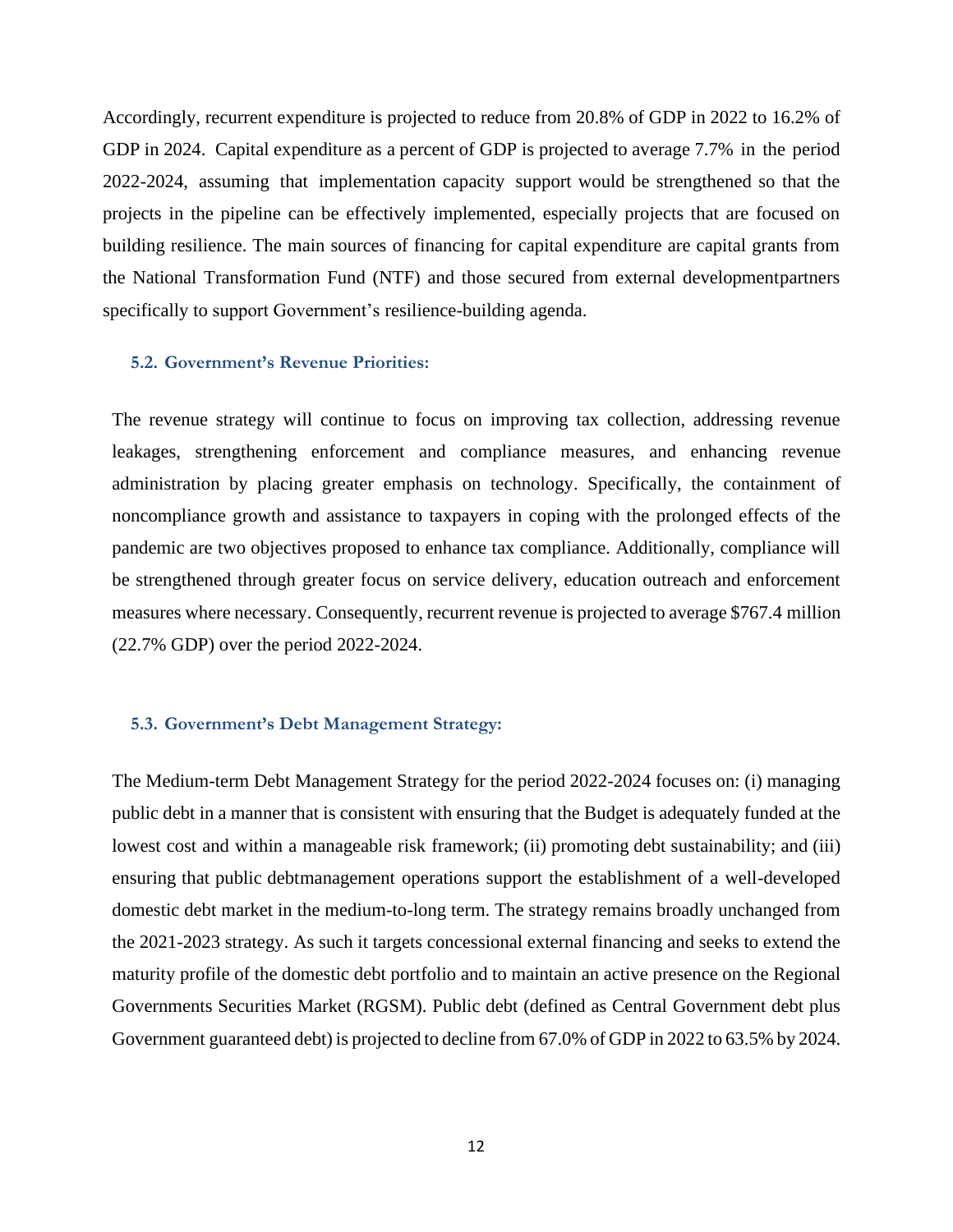## <span id="page-11-0"></span>6. CONSISTENCY OF THE MTFF 2022-2024 WITH THE FISCAL RESPONSIBILITY LEGISLATION

The MTFF 2022-2024 is framed to ensure compliance with the FRL in 2023 and 2024. Given the impact of, and Government's response to the COVID-19 crisis, the rules stipulated in the FRL were suspended in April 2020 for one year and was further extended to the end of 2021. As the path of the pandemic remains uncertain and protracted, Government commits to confrontingthe challenges posed and will not prematurely withdraw support to affected sectors. Accordingly,the fiscal rules will remain suspended in 2022, but will revert to compliance in 2023. The Recovery Plan for the return to the fiscal rules and targets is set out in the MTFF projections in 2023-2024 and Appendix 2 outlines the underlying fiscal assumptions.

The following explicit fiscal rules and debt target are stipulated in Sections 7 and 8 of the FRL:

- 1. Primary Expenditure Rule: the rate of growth of the primary expenditure<sup>2</sup> of the Central Government, and of every covered public entity, shall not exceed 2.0 % in real termsin any fiscal year, when adjusted by the preceding year's inflation rate.
- 2. *Wage Bill Rule:* the ratio of expenditure on the wage bill shall not exceed 9.0% of GDP.
- 3. *Primary Balance Rule:* the targeted primary balance shall be a minimum of 3.5% ofGDP.
- 4. *Contingent Liabilities Rule:* contingent liabilities arising from, because of, or in connection with Public-Private Partnerships (PPPs) shall not exceed 5.0 % of GDP.
- 5. *Public Debt Target*: the total stock of public sector debt shall not exceed 55.0% of GDP.

Table 2 presents the compliance matrix. As shown, the fiscal rules and targets will not be met in 2022. The 2023 and 2024projections comply with the requirements of Sections 7 and 8 of the FRL and the rules are adhered to. However, public debt, though on a downward path, is projected to be

<sup>2</sup> Calculated as Total Expenditure less Interest Payments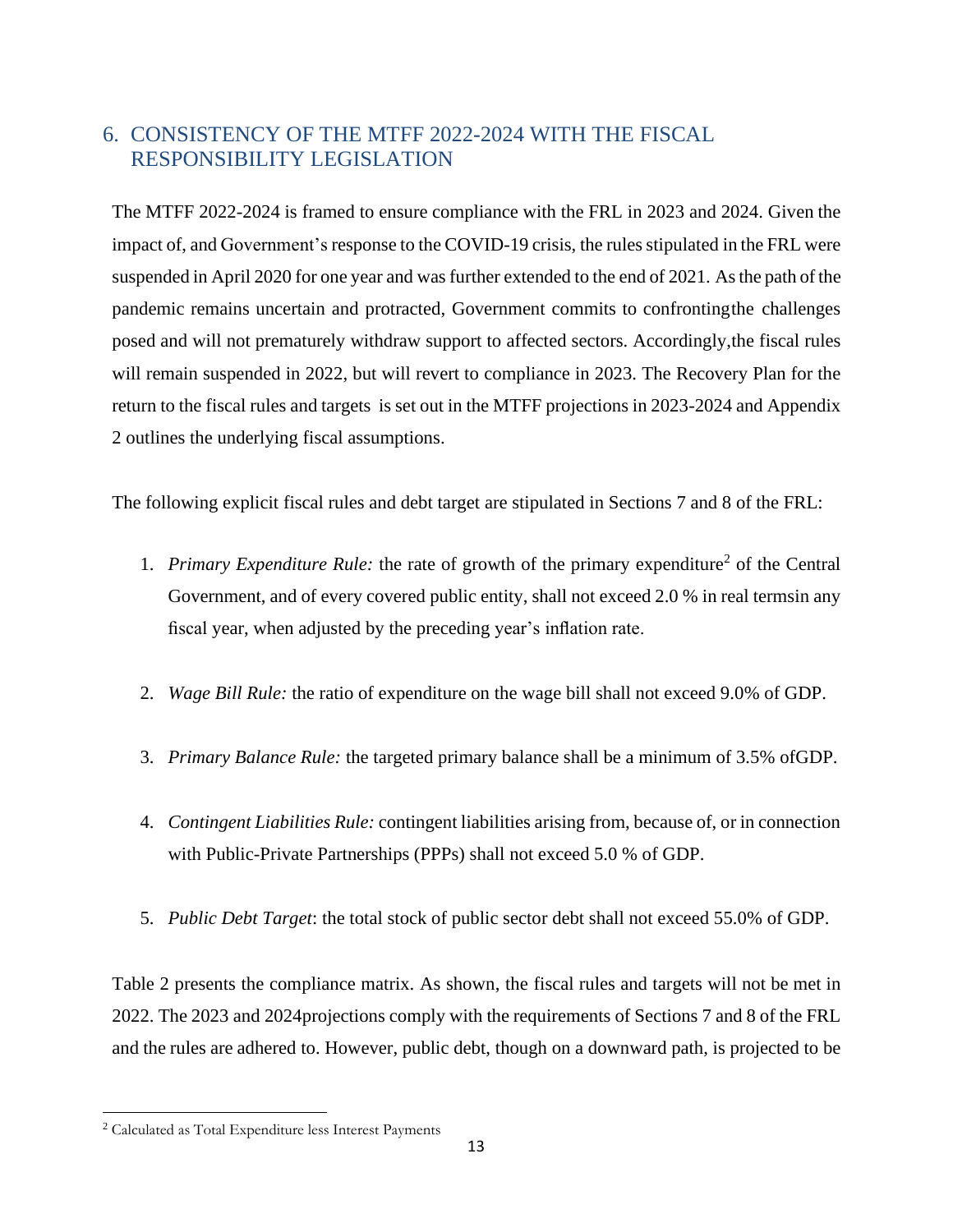higher than the FRL's targeted 55.0% of GDP throughout the medium term.

|                                                                                | 2022                                                |           | 2023                                                      |           | 2024                                                |           |
|--------------------------------------------------------------------------------|-----------------------------------------------------|-----------|-----------------------------------------------------------|-----------|-----------------------------------------------------|-----------|
|                                                                                | <b>Fiscal Rule</b>                                  | Projected | Fiscal<br>Rule                                            | Projected | <b>Fiscal</b><br>Rule                               | Projected |
| Growth of Real Primary<br>Expenditure less Capital<br>Grants (Annual % change) | <b>Not</b><br>Exceeding 2.0%                        | 21.7%     | <b>Not</b><br>exceeding<br>2.0%                           | $-17.9\%$ | <b>Not</b><br>exceeding<br>2.0%                     | $-14.7\%$ |
| Wage Bill (% of GDP)                                                           | <b>Not</b><br>exceeding<br>9.0% ofGDP               | 8.7%      | <b>Not</b><br>exceeding<br>$\sigma$<br>9.0%<br><b>GDP</b> | 8.3%      | <b>Not</b><br>exceeding<br>of<br>9.0%<br><b>GDP</b> | 7.9%      |
| Primary Balance (% of<br>GDP)                                                  | Not<br>less<br>than<br>3.5% of<br><b>GDP</b>        | $-1.1%$   | Not<br>less<br>than $3.5%$<br>of GDP                      | 3.5%      | Not<br>less<br>than $3.5\%$<br>of GDP               | 6.9%      |
| Contingent Liabilities related<br>to PPPs (% of GDP)                           | <b>Not</b><br>exceeding<br>$5.0\%$ of<br><b>GDP</b> | $0.0\%$   | <b>Not</b><br>exceeding<br>$5.0\%$ of<br><b>GDP</b>       | 0.0%      | <b>Not</b><br>exceeding<br>$5.0\%$ of<br><b>GDP</b> | $0.0\%$   |
| Public Debt (% of GDP) $\wedge$                                                | 55.0%                                               | 67.0%     | 55.0%                                                     | 65.2%     | 55.0%                                               | 63.5%     |

#### *Table 2: Compliance Matrix*

Source: Ministry of Finance ^FRL does not stipulate a time within which the 55% is to be attained

### <span id="page-12-0"></span>7. RISKS TO THE MEDIUM-TERM ECONOMIC OUTLOOK

The economy is susceptible to unprecedented uncertainty and both upside and downside risks remain to the outlook, but are more tilted to the downside. On the upside, further improvements in the fiscal position through enhanced revenue mobilisation can boost public investment and spur job creation and growth. Downsides risks relate primarily to the COVID-19 pandemic and its prolonged effects on the global economy. A protracted health crisis can adversely affect tourist arrivals, remittances, and foreign direct investments. The recovery path also depends on the pace of vaccination and a rebound of economic activities in the private and public sectors. Vaccine hesitancy remains a hurdle to a return to normalisation and a premature removal/relaxing of protocols poses the threat of a domestic outbreak and second wave of the COVID-19. Meanwhile, rising international oil and food prices are meaningful risks to the outlook through inflationary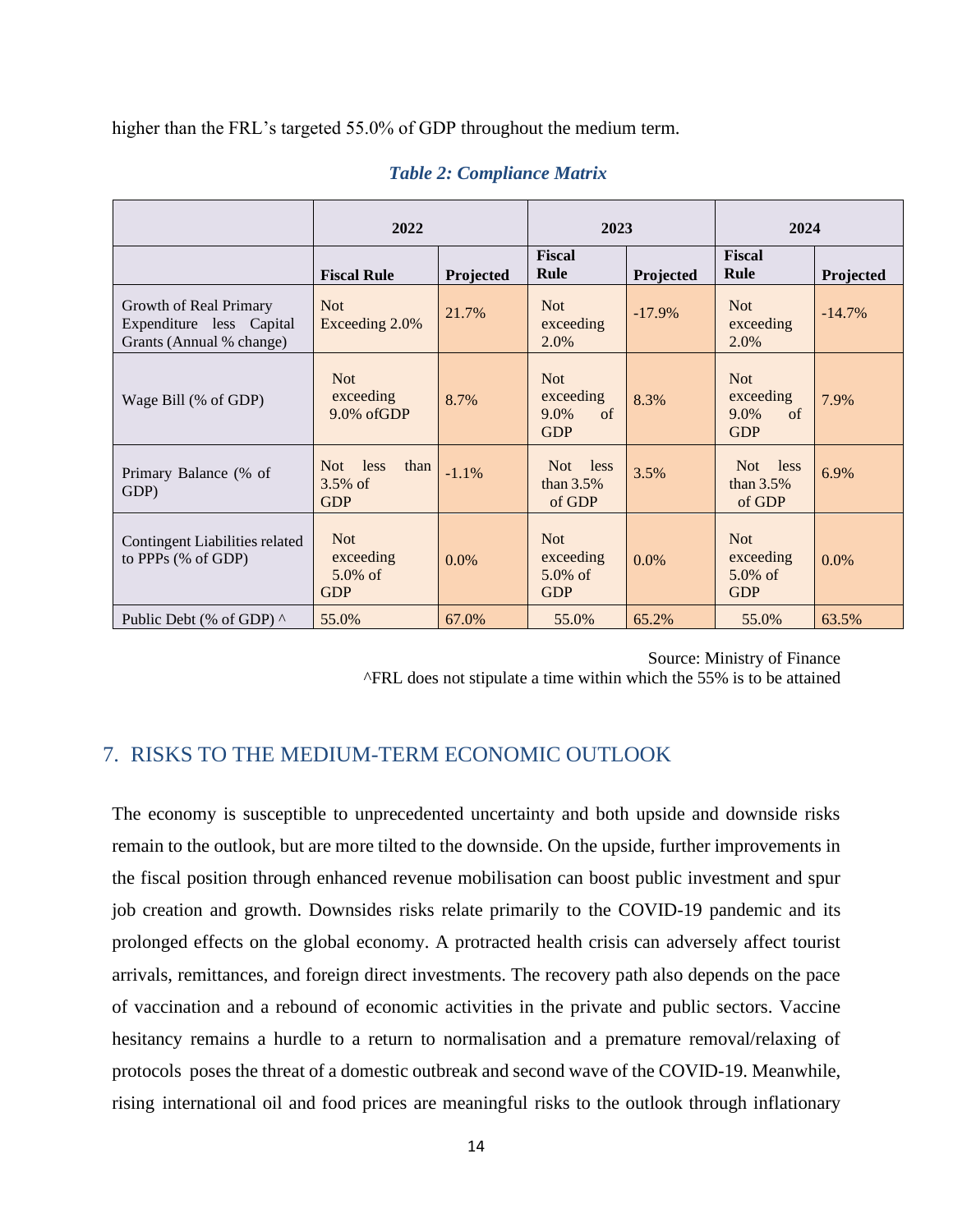pressures.Grenada's high vulnerability to natural disasters is an inherent risk and its susceptibility to the adverse effects of climate change can retard agricultural production. The Fiscal Risk Statement to be laid in Parliament in accordance with Section 12 (1) (e) of the FRL contains a more in-depth analysis and discussion on relevant risks and mitigation measures.

### <span id="page-13-0"></span>8. STATEMENT OF RESPONSIBILITY

I, Mike Sylvester, Permanent Secretary, Ministry of Finance, attest to the reliability and completeness of the information presented in the Medium-term Fiscal Framework 2022-2024 and its compliance with the Fiscal Responsibility Legislation No. 29/2015 as amended.

**Mr. Mike Sylvester** Permanent Secretary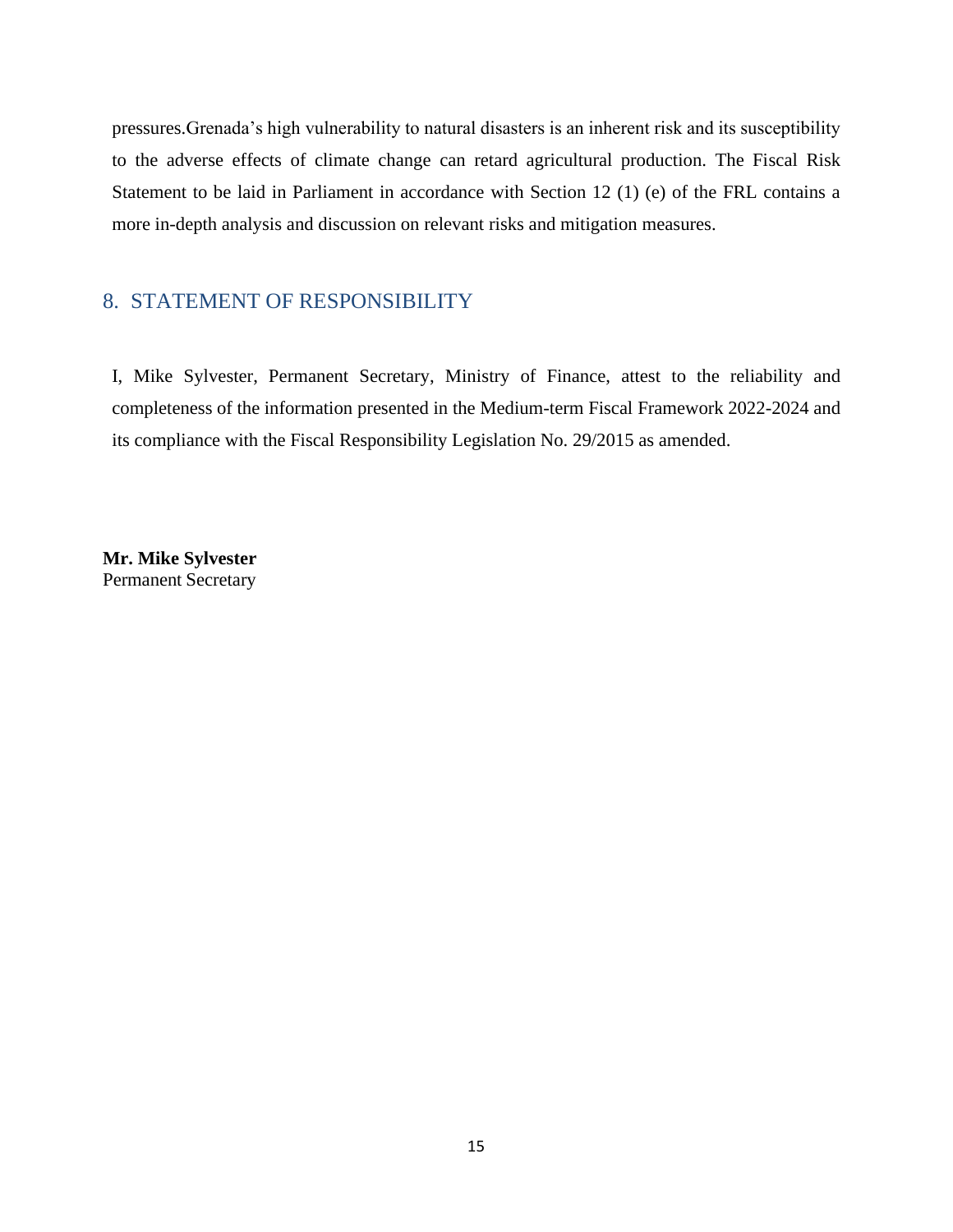<span id="page-14-0"></span>

| Appendix 1: Grenada Medium-Term Growth Forecast |  |  |  |  |  |
|-------------------------------------------------|--|--|--|--|--|
|-------------------------------------------------|--|--|--|--|--|

|                                                                     | Rev    | <b>Prelim</b> | Proj   | <b>Forward Estimates</b> |        |        |
|---------------------------------------------------------------------|--------|---------------|--------|--------------------------|--------|--------|
|                                                                     | 2019   | 2020          | 2021   | 2022                     | 2023   | 2024   |
| Agriculture, Livestock and Forestry                                 | $-3.6$ | $-15.0$       | 12.5   | 8.4                      | 5.7    | 4.2    |
| Fishing                                                             | 2.0    | $-13.0$       | 3.9    | 3.8                      | 4.2    | 4.7    |
| Mining & Quarrying                                                  | 5.0    | $-8.0$        | 7.4    | 6.9                      | 5.8    | 5.0    |
| Manufacturing                                                       | 3.2    | $-10.2$       | 9.7    | 8.0                      | 6.7    | 6.5    |
| Electricity & Water                                                 | 3.2    | $-6.4$        | 2.1    | 3.8                      | 2.8    | 2.3    |
| Construction                                                        | $-3.6$ | $-20.5$       | 22.8   | 12.0                     | 9.6    | 7.1    |
| Wholesale & Retail Trade                                            | 1.8    | $-15.4$       | 4.4    | 6.6                      | 5.5    | 5.6    |
| <b>Hotels &amp; Restaurants</b>                                     | 4.1    | $-68.2$       | $-2.6$ | 40.6                     | 9.8    | 4.5    |
| <b>Transport and Storage</b>                                        | 4.2    | $-33.1$       | $-5.2$ | 21.1                     | 12.0   | 9.1    |
| Communications                                                      | $-7.9$ | $-6.3$        | 0.2    | 0.6                      | 1.0    | 1.0    |
| Financial Intermediation<br>Real Estate, Renting and Business       | 2.9    | 4.3           | 3.5    | 2.0                      | 1.5    | 4.2    |
| Activities                                                          | 1.5    | $-7.0$        | 2.2    | 1.8                      | 1.6    | 1.5    |
| <b>Public Administration</b>                                        | $-0.8$ | $-2.0$        | 4.1    | 2.8                      | 2.0    | 1.9    |
| Education                                                           | 4.2    | $-0.3$        | 2.3    | 2.8                      | 2.3    | 1.9    |
| <b>Health and Social Work</b><br>Other Community, Social & Personal | $-3.8$ | $-1.7$        | 3.8    | 3.6                      | 2.2    | 2.9    |
| Services<br>Activities of Private Households as                     | 1.6    | $-11.4$       | $-0.2$ | 0.7                      | 1.5    | 2.4    |
| <b>Employers</b>                                                    | 0.6    | $-4.3$        | $-0.2$ | 1.6                      | 1.8    | 0.9    |
| Real Gross Value added (not GDP)                                    | 1.2    | $-13.7$       | 4.6    | 6.4                      | 4.5    | 4.0    |
| <b>Real Gross Domestic Product</b>                                  | 0.7    | $-13.8$       | 4.8    | 4.5                      | 4.4    | 4.0    |
| Other key indicators                                                |        |               |        |                          |        |        |
| Nominal GDP (EC\$ Millions)                                         | 3276.4 | 2817.2        | 2978.8 | 3185.7                   | 3380.6 | 3551.7 |
| Inflation (measured by CPI)                                         | 0.6    | $-0.7$        | 2.2    | 3.7                      | 2.1    | 2.7    |

\*Percent growth unless indicated